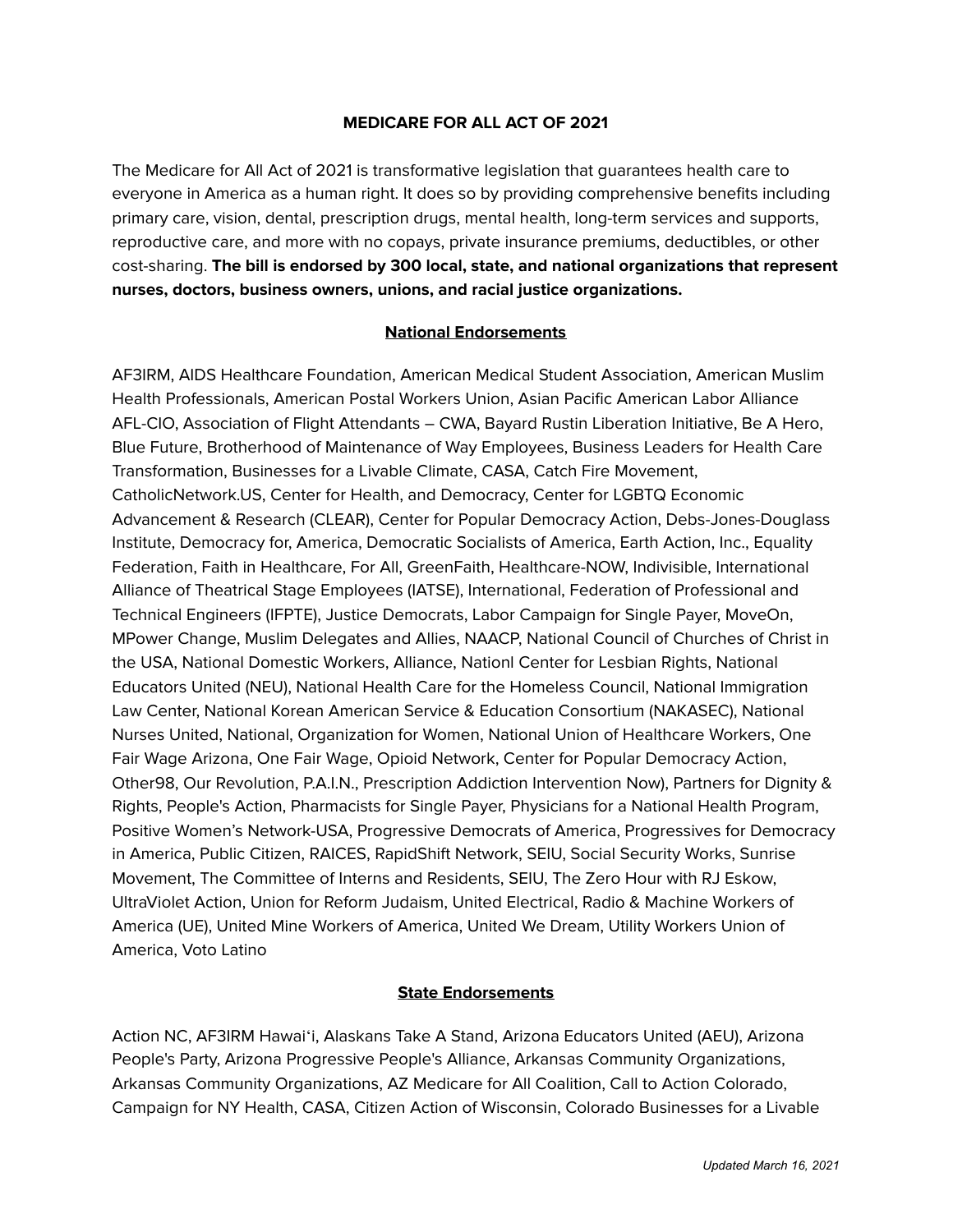Climate, Colorado Foundation for Universal Health Care, Communities United, DelACA (Delaware Alliance for Community Advancement), Delaware Alliance for Community Advancement, Democratic Progressive Caucus of Florida, FreedomBLOC, Health Care for All Minnesota, Health Care for All Oregon, Health Care for All Oregon-Action, Health Care for All Pennsylvania, Healthcare is a Human Right Maryland, Hometown Action, HOPE in the Midwest - Health Over Profit for Everyone, Indivisible California Statewide, Indivisible Colorado Action Network, Indivisible Illinois, Indivisible Tennessee, Iowa Citizens for Community Improvement, Land Stewardship Project, Maine AFL-CIO, mainers for accountable leadership, Make the Road Nevada, Make the Road New York, Maryland Progressive Healthcare Coalition, Massachusetts Nurses Association, Mass-Care: the Massachusetts Campaign for Single-Payer Health Care, Michigan United, Minnesota Indivisible Alliance, Minnesota Nurses Association, Montana Human Rights Network, NAKASEC Virginia, New Hampshire Youth Movement, New Jersey Working Families Alliance, New York State Nurses Association, NJ State Industrial Union Council, Not Me Us, FL., Ohio Organizing Collaborative, OLÉ (Organizers in the Land of Enchantment), One Fair Wage Arizona, OneAmerica, OR Washington Berniecrats Coalition, Our Future WV, Our Revolution Maryland, Our Revolution New Jersey, Our Revolution Ohio, Our Revolution Oregon, Our Revolution Texas, Our Revolution Virginia, PDA California, PDA Colorado, PDA Nebraska, PDA NJ, PDA Oregon, PDA South Carolina, Physicians for a National Health Program - Maryland Chapter, Physicians for a National health Program - Minnesota (PNHP-MN), Progressive Democrats of America - Arizona Chapter, Progressive Democrats of America - Massachusetts, Progressive Democrats of America Central New Mexico, Progressive Democrats of America, Central New Mexico Chapter, Progressive Democrats of America, Florida Chapter, Progressive Democrats of America, Maryland, Progressive Democrats of America-Virginia, Progressive Democrats of Colorado Initiative of CDP, Progressive Democrats of Guam, Progressive Democrats of Hawaii, Rights & Democracy (NH + VT), River Valley Organizing, South Carolina AFL-CIO, SPAN Ohio, Stand Up Alaska, Step Up Louisiana, Sustainable Energy & Economy Network, Texas Organizing Project, Vermont State Labor Council, AFL-CIO

## **Local Endorsements**

Action for a Better Tomorrow - Sauk Valley, AF3IRM NY/NJ, AF3IRM SF Bay Area, Arvadans for Progressive Action, Asian American Health Research Group (AAPIHRG), AWAKE Palm Beach County, Bend the Arc: Champaign-Urbana, Broward For Progress, Broward PDA, Bus For Progress, Butte County Health Care Coalition, Cape May County Indivisible, Cobb Progressive Democrats of America, CobbPDA, Cuyahoga County Progressive Caucus, Democracy for Monroe County, Democratic Progressive Caucus of Tampa Bay, Democratic Socialists of America - Los Angeles, Democrats of Hemet-San Jacinto, Denver PDA, DFA Palm Beach County, Essex Rising, Freeport Indivisible, Fremont County Indivisible of Colorado, Goshen Indivisible, Green Mountain Labor Council, AFL-CIO, HANA Center, Health Care is a Human Right - Maryland, Frederick County, Health Care Justice--NC, Healthcare is an Act of Love, Indivisible Brookfield, Indivisible Chicago-South Side, Indivisible DuPage, Indivisible Evansville, Indivisible GA 04, Indivisible in Anchorage, Indivisible Indiana - District 2, Indivisible Indiana 8th District, Indivisible Northwestern